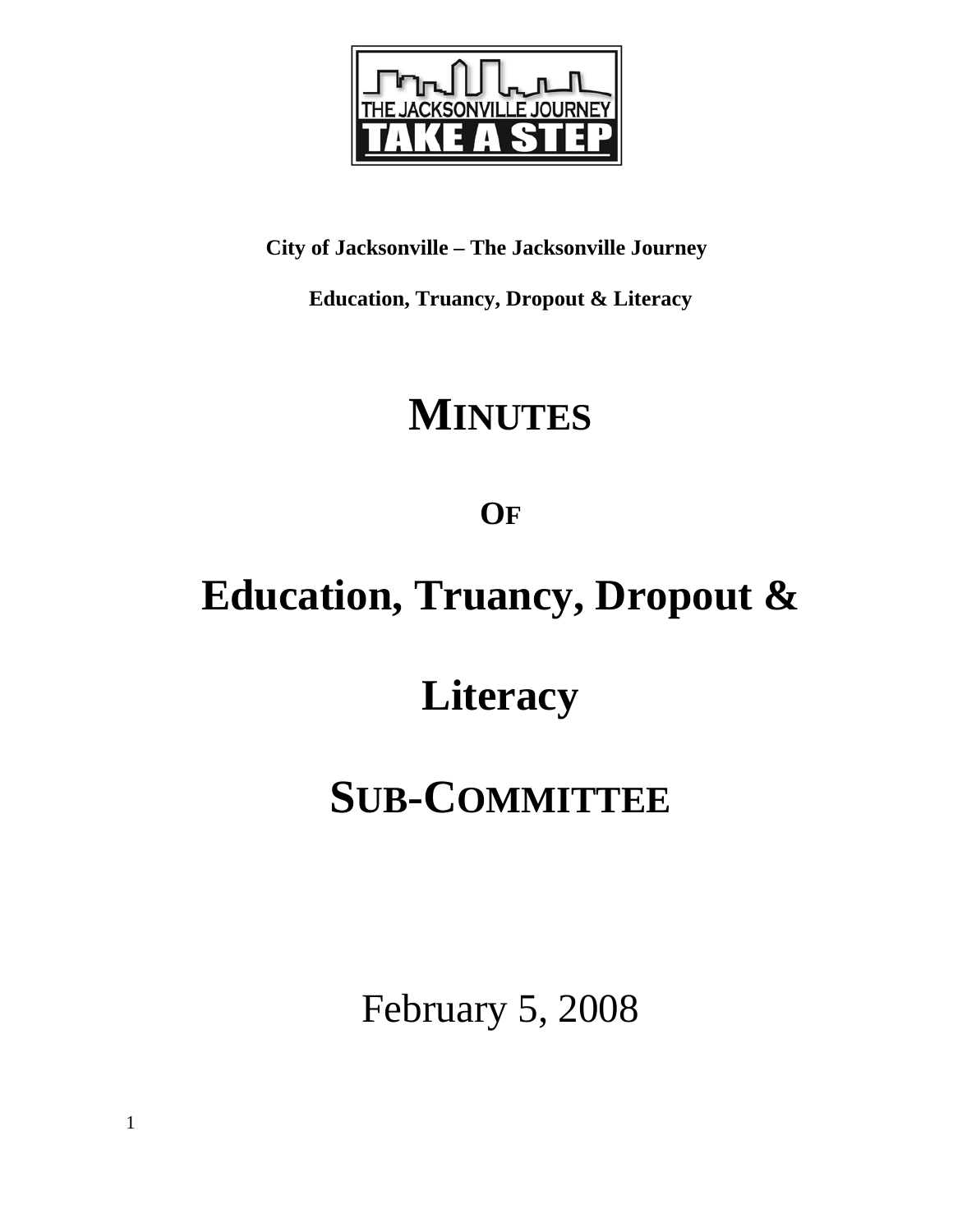# **The Jacksonville Journey –**

## **Education, Truancy, Dropout & Literacy**

# **Sub-Committee**

# **February 5, 2008**

## **1:00 p.m.**

**PROCEEDINGS before the Jacksonville Journey – Education, Truancy, Dropout & Literacy Sub-Committee taken on Tuesday, February 5, 2008, Edward Ball Building, 8th Floor – 214 N. Hogan Street, Jacksonville, Duval County, Florida commencing at approximately 1:00 p.m.** 

**Education, Truancy, Dropout & Literacy Sub-Committee** 

**W. C. Gentry, Chair Tony Bellamy, Member Terrie Brady, Member Nancy Broner, Member Vicki Burke, Member Charles "Skip" Cramer, Member Pastor Criswell, Member Michael Edwards, Member John Fletcher, Member Deborah Gianoulis, Member Cheryl Grymes, Member Bill Hodges, Member Connie Hodges, Member Kevin Hyde, Member Mia Jones, Member Robert Lee, Member Tom Majdanics, Member Nongongama Majova-Seane, Member Gerlieve Oliver, Member Perry Robinson, Member Bill Scheu, Member Connie Stophel, Member**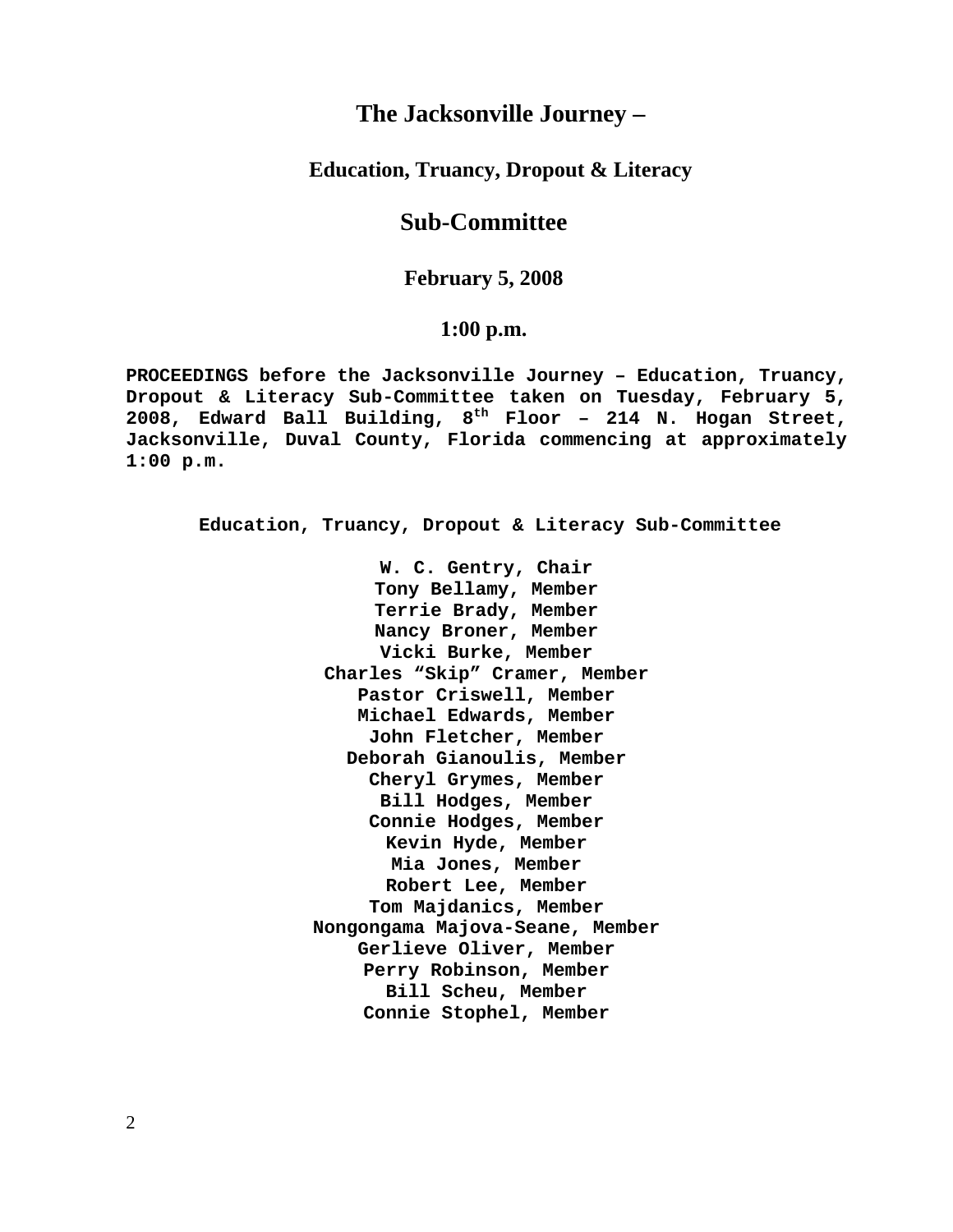# **APPEARANCES**

#### **COMMITTEE CHAIRS & MEMBERS:**

W. C. GENTRY, Chair TERRIE BRADY, Member NANCY BRONER, Member VICKI BURKE, Member CHARLES "SKIP" CRAMER, Member MICHAEL EDWARDS, Member JOHN FLETCHER, Member DEBORAH GIANOULIS, Member CHERYL GRYMES, Member BILL HODGES, Member CONNIE HODGES, Member ROBERT LEE, Member TOM MAJDANICS, Member GERLIEVE OLIVER, Member PERRY ROBINSON, Member BILL SCHEU, Member CONNIE STOPHEL, Member

#### **ABSENTEE MEMBERS:**

TONY BELLAMY, Member PASTOR CRISWELL, Member COUNCILMAN KEVIN HYDE, Member NONGONGAMA MAJOVA-SEANE, Member COUNCILWOMAN MIA JONES, Member

#### **STAFF:**

LINDA LANIER RENEE BRUST ANNA BRADLEY LYNN RIX KANDI BEGUE RACHELLE SUNDY

#### **OTHERS PRESENT:**

Senator Betty Holzendorf, Co-Chair, Steering Committee Jonathan Brice, DCPS Kathy Graw, JPL Lucretia Williams, Volunteer Tia Mitchell, T-U Pam Paul Dopf, The Community Foundation Susan Main, ELC of Duval Donna Cobb, DCPS Shelley Grant, SAO Ed Pratt-Dannals, DCPS Melissa Ross, Dalton Agency Harris Warren, NBFA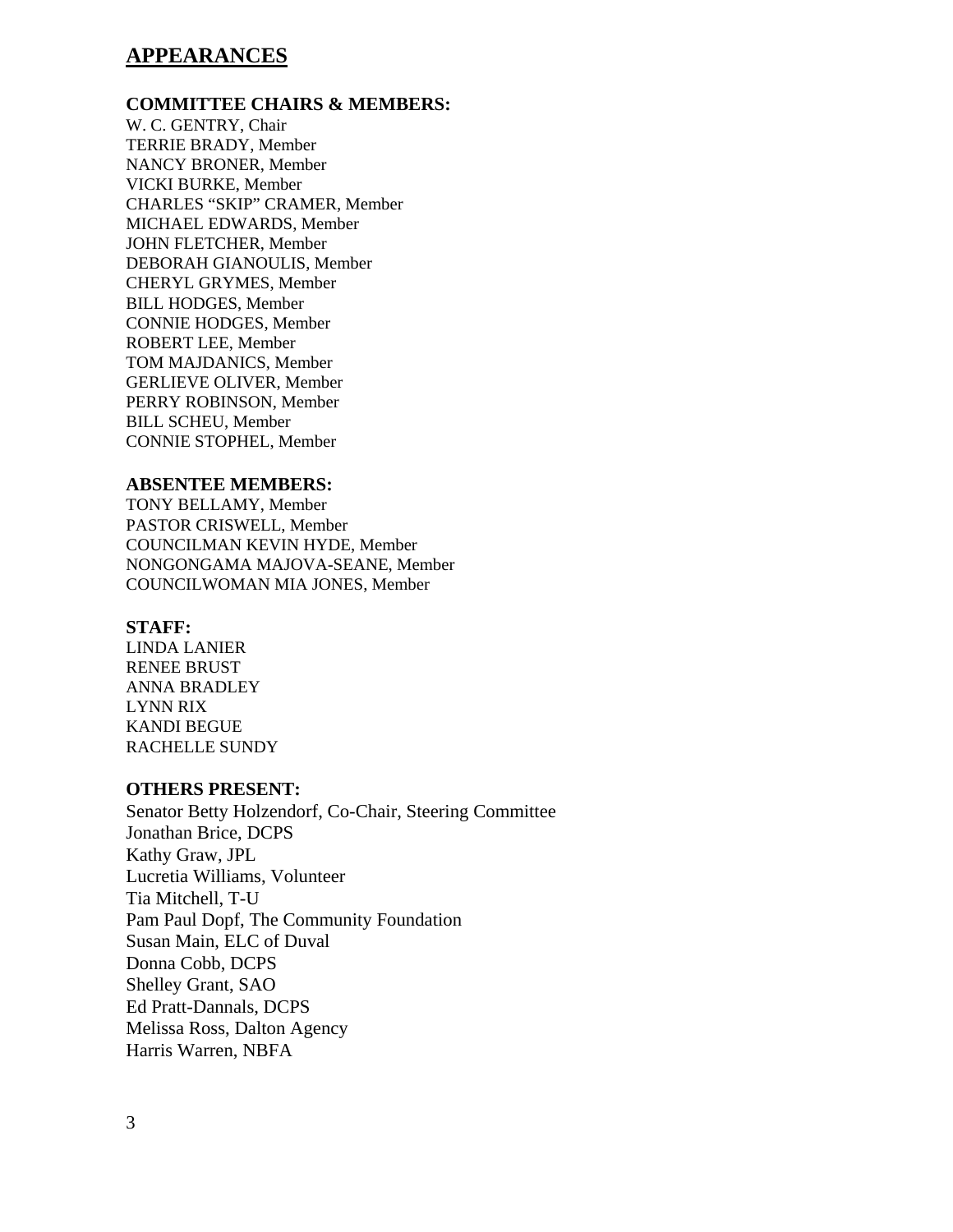# **PROCEEDINGS** February 5, 2008

Education, Truancy, Dropout & Literacy Sub-Committee 1:00 p.m. **Call to Order and Comments.** Chairman Gentry called the meeting to order at approximately 1:05 p.m.

**Purpose of Meeting.** Discuss the Mayor's crime initiative – The Jacksonville Journey – Take a Step – Education, Truancy, Dropout & Literacy Sub-Committee.

Chairman Gentry welcomed the group and thanked them for their willingness to be in attendance. After covering the basic housekeeping items, the full sub-committee immediately broke into their smaller work groups for a period of 1:15 p.m. until 1:45 p.m. The minutes of those workgroup meetings are in separate documents.

The full sub-committee reconvened at 1:45 and each workgroup presented the recommendations they are developing.

Truancy presented by Jonathan Brice, DCPS with workgroup chair, Bill Scheu. Please see hand out in memo form from Chairman Bill Scheu and Members of the Truancy Workgroup entitled "Subcommittee Recommendations". Changes to this document were discussed in the workgroup break out session and presented to the larger group at this time. These changes included on Recommendation #2 adding one staff person to be a "connector" between the full service schools and truancy efforts. This will increase the fiscal note to \$60,000+. Another recommendation was to change the language from "mapping" to "aligning". On Recommendation #3 there was discussion about changing the lead agency to be the State Attorney's Office and the JUAT to be the lead entity.

Early Learning presented by workgroup chair, Connie Stophel with advisor Susan Main of the Early Learning Coalition of Duval. This workgroup is developing the following recommendations:

1. Adding 25 more centers for coaching.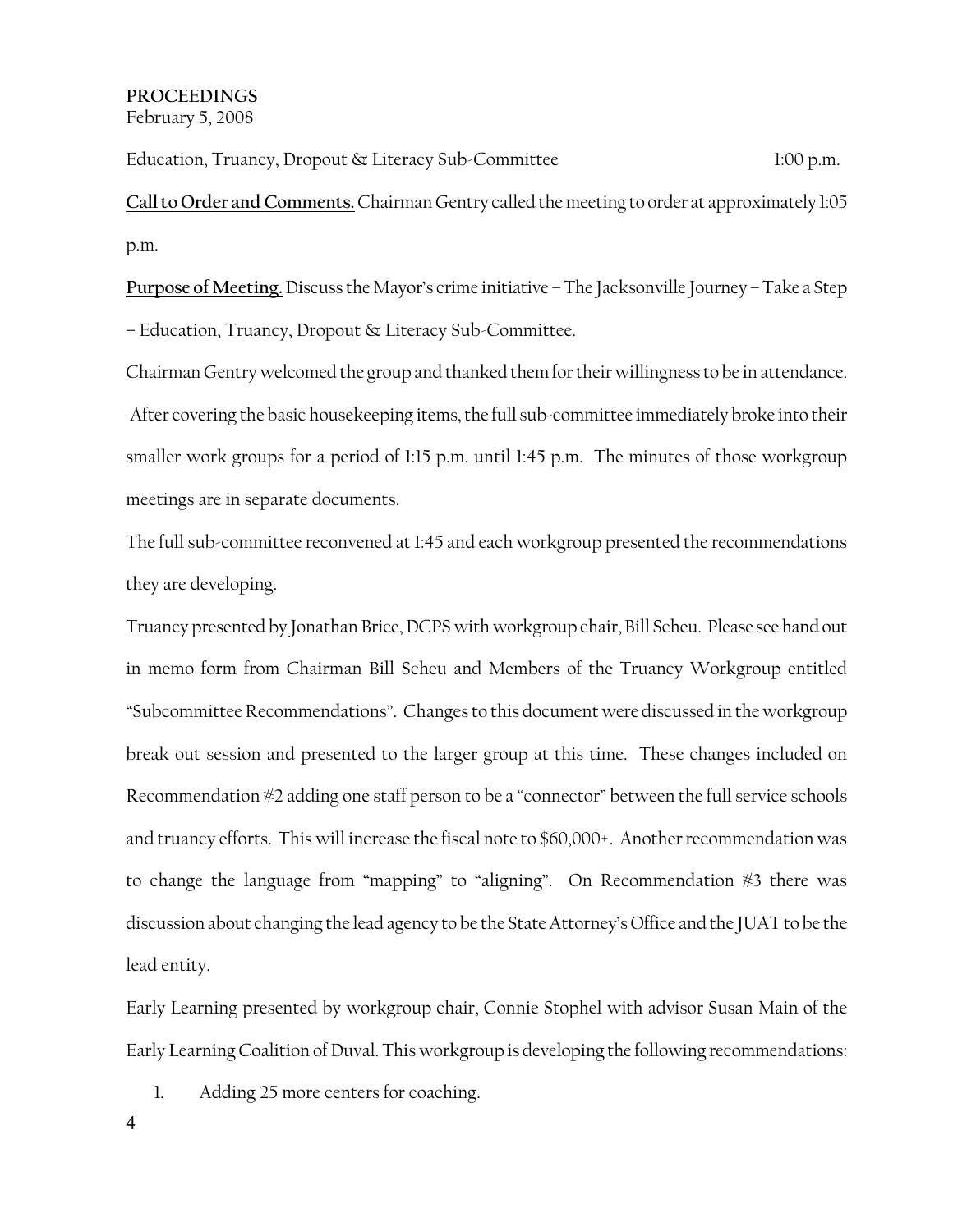- 2. Adding behavioral and mental health pieces.
- 3. Adding a tracking component with DCPS through the  $3<sup>rd</sup>$  grade.
- 4. Adding a PR piece to encourage centers to take on the additional load of becoming a "Guiding Stars" center. Also need to educate parents to demand this designation when placing their children.

It was again stressed that committees need to request the optimal resources for their plan to succeed rather than the bare minimum.

Steering Committee Co-Chair Betty Holzendorf made the following requests:

- 1. Prioritize recommendations.
- 2. Don't skimp on cost/resource estimates. We (the steering and funding committees) cannot get the funding if we don't know the needs.
- 3. Correlate all recommendations to crime and prevention.

School Safety presented by workgroup chair, Skip Cramer. They are working on several recommendations including cost-cutting initiatives and a cost analysis. They are working with Joe Henry from the Law Enforcement/Deterrence Sub-Committee who has some recommendations that this workgroup would back including use of technology and a pilot program for school uniforms. They are developing a problem matrix. They are looking at schools in high crime areas and key factors such as parental involvement, strong social service programs and involvement of CPACs. This workgroup will have specific recommendations in approximately one (1) month. School Relevancy presented by workgroup chair, Terrie Brady. Their first objective is to recruit and retain teachers. Some ideas being developed are: Scholarships for alternative certifications; Future Educators Association Chapters in high schools along with scholarships; and Better communication (PR) for programs already in place, i.e., job sharing. They would also like to expand the role of the career academy to include a higher level of learning and preparation of a local work force.